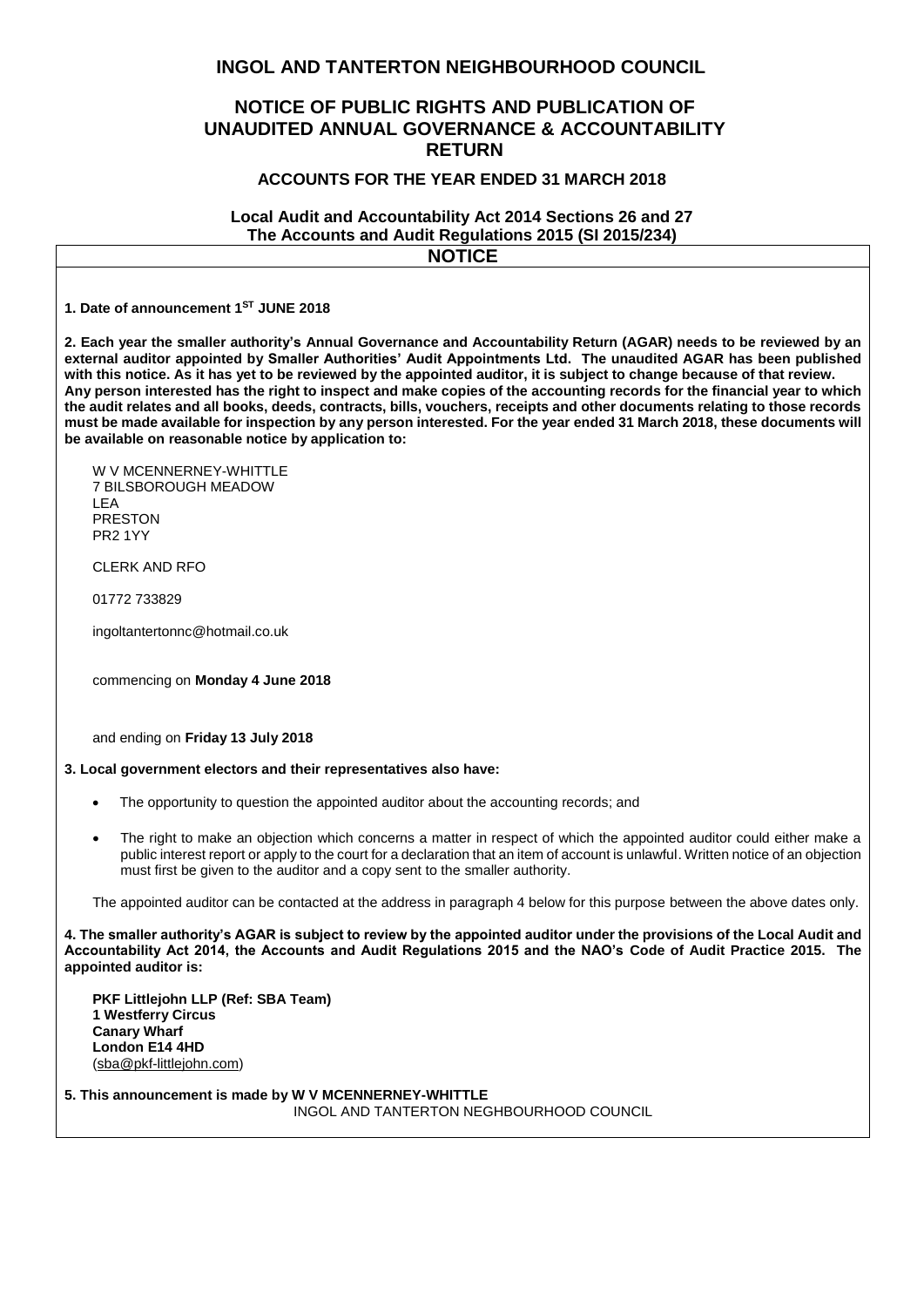## **LOCAL AUTHORITY ACCOUNTS: A SUMMARY OF YOUR RIGHTS**

## **Please note that this summary applies to all relevant smaller authorities, including local councils, internal drainage boards and 'other' smaller authorities.**

# **The basic position**

The [Local Audit and Accountability Act 2014](http://www.legislation.gov.uk/ukpga/2014/2/contents) (the Act) governs the work of auditors appointed to smaller authorities. This summary explains the provisions contained in Sections 26 and 27 of the Act. The Act and the [Accounts and Audit](http://www.legislation.gov.uk/uksi/2015/234/contents/made)  [Regulations 2015](http://www.legislation.gov.uk/uksi/2015/234/contents/made) also cover the duties, responsibilities and rights of smaller authorities, other organisations and the public concerning the accounts being audited.

As a local elector, or an interested person, you have certain legal rights in respect of the accounting records of smaller authorities. As an interested person you can inspect accounting records and related documents. If you are a local government elector for the area to which the accounts relate you can also ask questions about the accounts and object to them. You do not have to pay directly for exercising your rights. However, any resulting costs incurred by the smaller authority form part of its running costs. Therefore, indirectly, local residents pay for the cost of you exercising your rights through their council tax.

## **The right to inspect the accounting records**

Any interested person can inspect the accounting records, which includes but is not limited to local electors. You can inspect the accounting records for the financial year to which the audit relates and all books, deeds, contracts, bills, vouchers, receipts and other documents relating to those records. You can copy all, or part, of these records or documents. Your inspection must be about the accounts, or relate to an item in the accounts. You cannot, for example, inspect or copy documents unrelated to the accounts, or that include personal information (Section 26 (6) – (10) of the Act explains what is meant by personal information). You cannot inspect information which is protected by commercial confidentiality. This is information which would prejudice commercial confidentiality if it was released to the public and there is not, set against this, a very strong reason in the public interest why it should nevertheless be disclosed.

When smaller authorities have finished preparing accounts for the financial year and approved them, they must publish them (including on a website). There must be a 30 working day period, called the 'period for the exercise of public rights', during which you can exercise your statutory right to inspect the accounting records. Smaller authorities must tell the public, including advertising this on their website, that the accounting records and related documents are available to inspect. By arrangement you will then have 30 working days to inspect and make copies of the accounting records. You may have to pay a copying charge. The 30 working day period must include a common period of inspection during which all smaller authorities' accounting records are available to inspect. This will be 2-13 July 2018 for 2017/18 accounts. The advertisement must set out the dates of the period for the exercise of public rights, how you can communicate to the smaller authority that you wish to inspect the accounting records and related documents, the name and address of the auditor, and the relevant legislation that governs the inspection of accounts and objections.

#### **The right to ask the auditor questions about the accounting records**

**You should first ask your smaller authority** about the accounting records, since they hold all the details. If you are a local elector, your right to ask questions of the external auditor is enshrined in law. However, while the auditor will answer your questions where possible, they are not always obliged to do so. For example, the question might be better answered by another organisation, require investigation beyond the auditor's remit, or involve disproportionate cost (which is borne by the local taxpayer). Give your smaller authority the opportunity first to explain anything in the accounting records that you are unsure about. If you are not satisfied with their explanation, you can question the external auditor about the accounting records.

The law limits the time available for you formally to ask questions. This must be done in the period for the exercise of pubic rights, so let the external auditor know your concern as soon as possible. The advertisement or notice that tells you the accounting records are available to inspect will also give the period for the exercise of public rights during which you may ask the auditor questions, which here means formally asking questions under the Act. You can ask someone to represent you when asking the external auditor questions.

Before you ask the external auditor any questions, inspect the accounting records fully, so you know what they contain. Please remember that you cannot formally ask questions, under the Act, after the end of the period for the exercise of public rights. You may ask your smaller authority other questions about their accounts for any year, at any time. But these are not questions under the Act.

You can ask the external auditor questions about an item in the accounting records for the financial year being audited. However, your right to ask the external auditor questions is limited. The external auditor can only answer 'what' questions, not 'why' questions. The external auditor cannot answer questions about policies, finances, procedures or anything else unless it is directly relevant to an item in the accounting records. Remember that your questions must